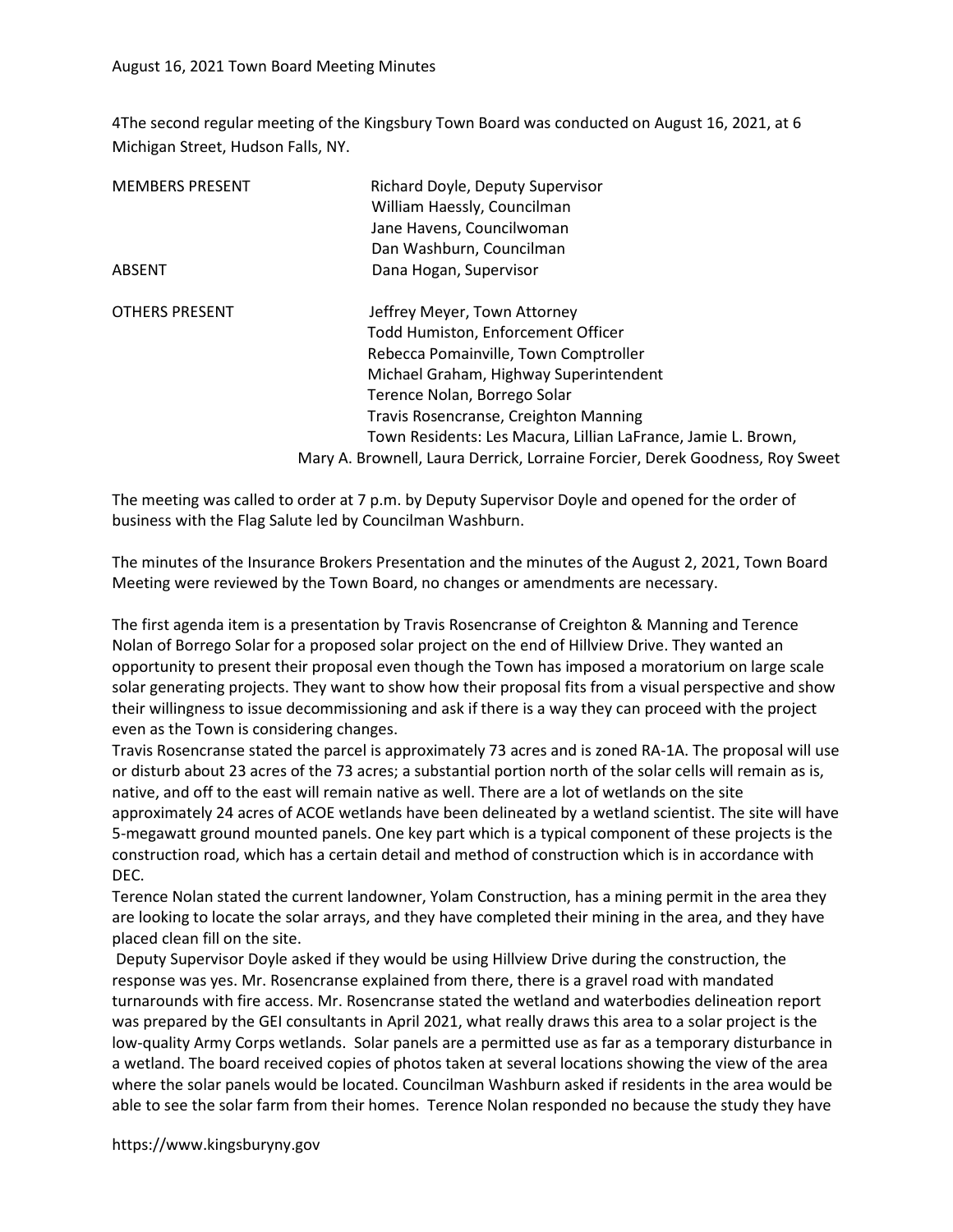done so far; the topography and everything that is done below with the tree cover there would not be a visual impact.

Mr. Rosencranse explained the proposed solar project will tie into the Burdick Station and it will be power generation available to the area.

Resident Jamie Brown asked if people living on Hillview Drive could benefit from the power generation. Mr. Rosencranse stated they could if they wanted to be subscribers.

Mr. Rosencranse stated in terms of disturbance there are two things of concern; the visual concern and the disturbance during the construction of the solar array. The construction of the solar array generally takes about 6 months. Once construction is complete there will be one or two vehicles a year to check on and test to maintain; there will be a daily monitoring with a computer system.

Mr. Rosencranse continued the presentation via Google Earth at the proposed site of the solar array. A resident asked which way the transmission lines were going to go; the response was the lines will go towards Burgoyne Avenue and connect to the existing poles. Another resident asked if there was a study conducted to determine the impact on wildlife in the area. The response was no; they are at the very beginning of the process, and they are here in front of the Town Board because they are asking to bring this in front of the Planning Board and go through all the processes if they are able to do that. Enforcement Officer Humiston asked if there was going to be a need to clear cut. Terence Nolan responded no.

Terence Nolan stated from site perspective, it is a good site for 2 reasons. The site is a reclamation area that can't be used for any other purposes, and he feels they can demonstrate there will be a minimal visual impact to the neighboring residents. This site does not seem to meet a lot of concerns he heard at the Solar Workshop that was conducted on July 19, 2021. He asked if it was okay to proceed with the project.

Deputy Supervisor Doyle stated the moratorium has been extended until February, the Town is in the process of updating their Comprehensive Master Plan and conducting a survey with residents of the Town seeking their input on how to proceed with solar. He asked if there was a lease on the property, the response was yes. With a moratorium in place, they would have to receive a waiver and give a pressing reason for them to proceed now, probably a financial reason and have ongoing cost. Councilwoman Havens stated she gets the sense they want to be reassured that any investment they make in this project would not be a wasted investment, but that is not the Board's place. They must decide if their investment is worth continuing on. The Board is not going to make a commitment. Councilman Haessly suggested if they go before the Planning Board, they should have physical pictures on the Towpath Road and the access site. The PILOT agreement which is now in place may change with the moratorium and may not be available. He also suggested the need to talk to all the residents near the project.

Lillian LaFrance asked if they had considered the de-watering facility as a site for a solar farm.; it may be a better location because it has a lot of access roads. Mr. Rosencranse responded he would be happy to look at it. The Hillview Drive proposed site works because it is in close proximity to the 3-phase power on Burgoyne Avenue. Deputy Supervisor Doyle stated you need to be in close proximity to a sub-station, it is important because the further you get away the less likely or viable the project becomes. Deputy Supervisor Doyle thanked Mr. Rosencranse and Mr. Nolan for their presentation and said if they decide they want to go through a formal variance request they could have their attorneys prepare their request for a future docket.

Deputy Supervisor Doyle opened a discussion about guidelines for Town Hall offices for COVID with the upcoming tax collection season. The Board will leave it at the Town Clerk's discretion to determine what guidelines will be in place; the Town Clerk will inform the Board of guidelines she feels are necessary.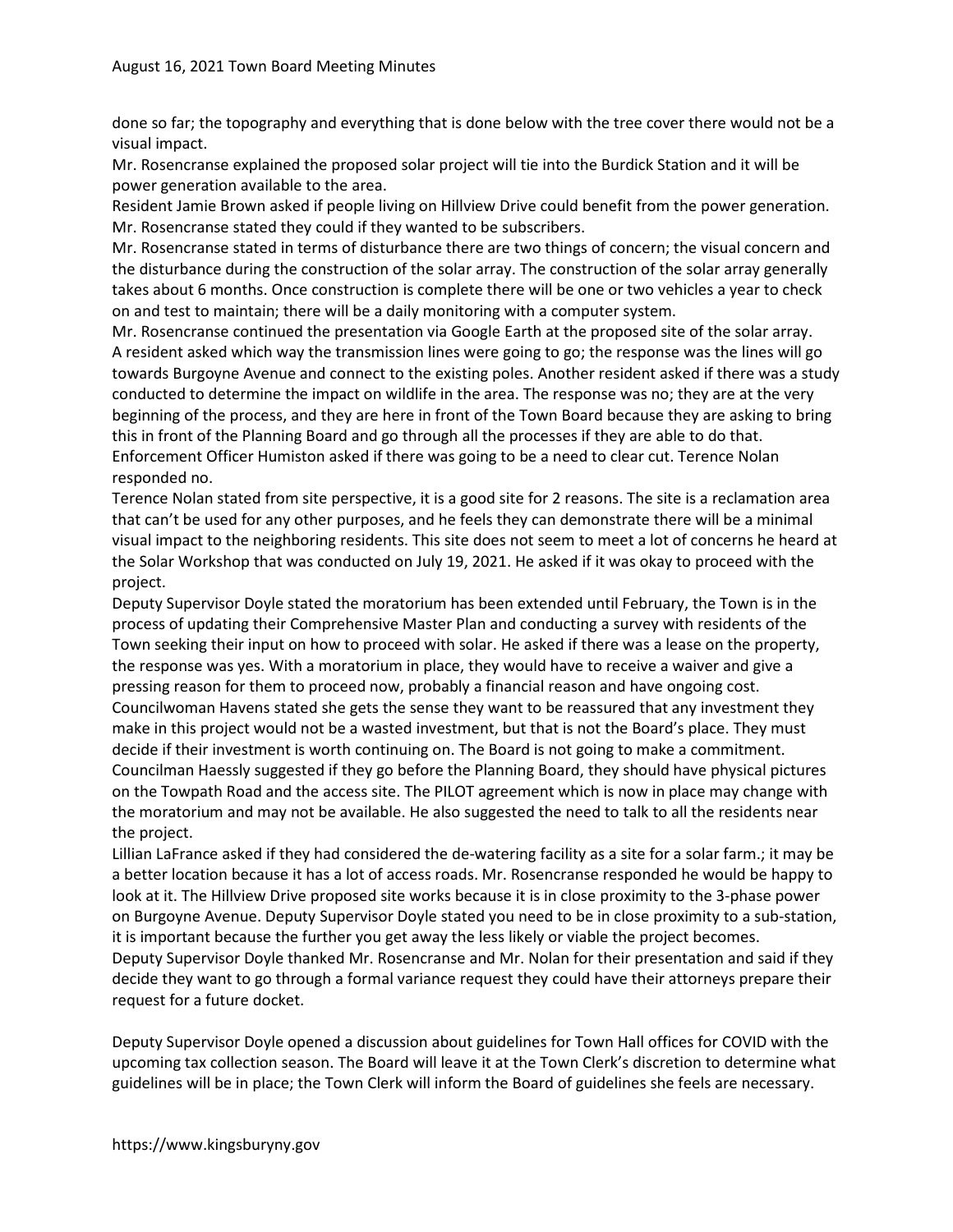A motion by Councilman Washburn seconded by Councilwoman Havens and carried by a vote of 4 ayes to renew the current health insurance for employees with CDPHP. The Board will review the presentations from insurance brokers to determine if the changing of the broker will occur.

Superintendent Michael Graham is seeking permission to go out to bid for quotes for the furnishing and delivery of propane for the highway garage. A motion by Councilman Haessly seconded by Councilman Washburn and carried by a vote of 4 ayes to go out to bid for the furnishing and delivery of propane to 437 Vaughn Road; the bids will be opened at the September 20, 2021 Town Board Meeting.

Attorney Meyer, Enforcement Officer Humiston and Town Engineer Tom Jarrett met to discuss the development pressures in the Town. They looked over the existing zoning maps and what the limitations are to define what a large development project could be. The focus and the issues that the Planning Board has been seeing is the larger projects in the LDR zone, which is about 500 feet north of Dix and Burgoyne as it extends towards the village. The existing zone is designed for higher density and commercial uses, it is also where there are patches with no connectivity to municipal water and sewer. Due to the soil limitations in this area and the ground water these properties should connect to municipal water and sewer. There are still a lot of areas where you can build without municipal water and sewer. After discussion they have defined a large development project as a project that is not connected to municipal water and sewer which results in the discharge of more than 500 gallons per day, per acre. For example, you could have a 4-bedroom house on an acre of land; if it is larger than that you need more than an acre. It will be focused on hydrology, whether or not it is ground water issues, you start to look at the large development projects where you are adding water with interruptions on our potential environmental impacts. It is a massive policy decision for the Board to make. Deputy Supervisor Doyle asked if changes were made would it affect any projects already in the works. Attorney Meyer responded; it is up to the Board. The Board can pick the starting point, new applications, new approvals, it is a line the Board has to draw.

Enforcement Officer Humiston stated there are 2 Schermerhorn projects that are projected to be on municipal water but projected to be on septic systems which is concerning to the Town Engineer. Roy Sweet stated he has a project that was proposed at the last Planning Board Meeting. They had proposed 20 sub-lot divisions in the LDR -25. Enforcement Officer Humiston stated the project is projected to be on wells and septic. Mr. Sweet explained this is a single-family development, a cluster development on County Route 41. Enforcement Officer Humiston stated the concern with Mr. Sweet's project is the separation between well and septic, you have to worry about contamination with 10,000 square foot lots. The lots meet the bare requirements with no room for error if a septic system goes bad. Mr. Sweet stated he does need separation limits on his proposal, they are going to re-submit with larger lots, downsizing the number of lots so they can accommodate septic failure. The property qualifies for wells and septic unless the Board changes it and is being designed under the current laws. They are not asking for a special consideration that is specific to his project. Deputy Supervisor Doyle stated Mr. Sweet may meet the current zoning but there are issues with other areas, he does not have an answer, and his project may get caught in anything the Board does.

Councilwoman Havens stated the Board is in the process of working on the Master Plan and has noticed a lot of activity in the Town. The water and sewer issue has to be addressed.

The community portion of the Master Plan project will kick off in September, the school tax bills will contain information about a survey giving the opportunity to bring forth any concerns and state what you want for Kingsbury.

Attorney Meyer will email his suggestions to the Board in regard to the discussion with the Town Engineer and the Enforcement Officer.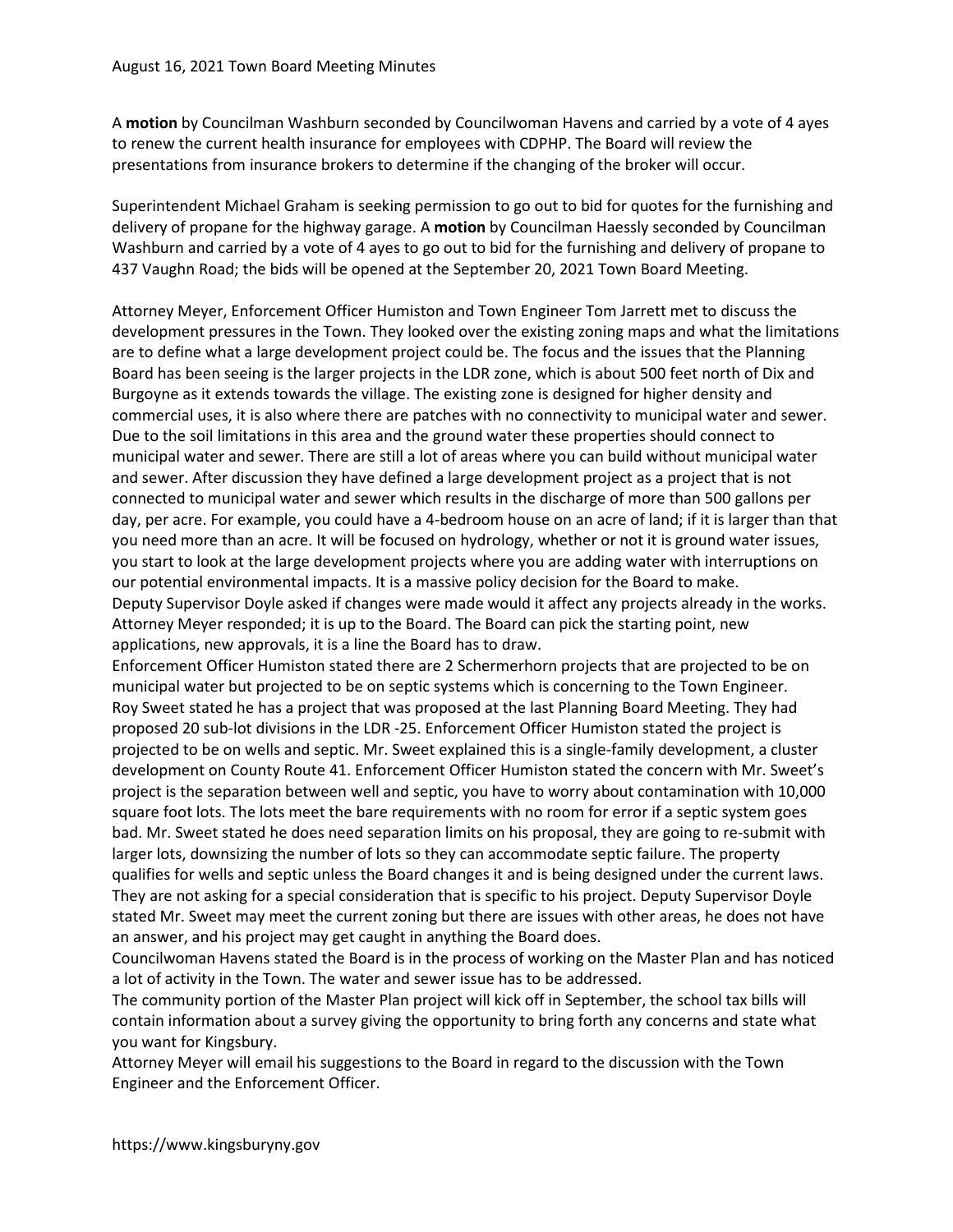Enforcement Officer Humiston stated most of the zoning laws were written in the 70's and 80's and are no longer effective. The water concerns are throughout the Town, there has been flooding issues where there are clusters of houses, County Route 41, Company Bridge, and County Route 36. The Town is a clay area. As Attorney Meyer stated the Board does have the right to approve based on one on one: if someone comes in with a single family house and can show it is a good use for that piece of property the Town Board does have a right to grant a variance based on the design and build for that individual piece of property if a moratorium is enacted by the Town Board.

Councilman Haessly stated when a septic system fails that is when the problems start. One proposed project is on a site that was filled with concrete that came from the Route 4 Reconstruction and he cannot see how a septic system can go in there. We may have a number of residents that may have a problem with their drinking water.

Deputy Supervisor Doyle asked what the time frame would be if the Town Board imposed a moratorium. Attorney Meyer stated the prior discussion indicated at least a year, possibly two or three. Doyle commented he would hate to see development in the Town to come to a halt, he would prefer to see changes to the zoning, larger lot sizes required, or fewer or density. The Board continued with discussion and the discussion will continue at the next Town Board meeting. Councilman Washburn will provide copies of the zoning district maps.

Roy Sweet stated what will be targeted for expansion in the Town is the LDR district and the Town offers very little for the community for single family development. Where do the do college graduates returning to the community and wants to live and work where he went to school go. There are very few options in the Town. The kind of projects that he is proposing can meet those concerns. He would love to supply Town water in his proposed subdivision, it would not be fair for the contractor to pay for the infrastructure for water because the water is so far away. If the taxpayers create a water district,if people want to tap into the water they can pay a fee, if they don't want to tap into it there is no charge. Councilman Washburn stated it does not work that way, once the infrastructure is in front of your house you must pay an ad valorem fee. Mr. Sweet will consider downsizing the lots in his proposed subdivision to accommodate a failed septic system. Mr. Sweet stated he feels Kingsbury is the next Town people see opportunity in because nearby areas are built up but the Town does not offer much.

Councilwoman Havens stated we have to be careful because the community that is here likes the agricultural and rural community that surrounds it, so it gets balanced. Residents may want to own 50 acres and leave it that way. In the past the Town has done water district projects which require a lot of work ahead of time and then there is the community vote and they do not vote for it.

Mr. Sweet stated he is not trying to bring development into the agricultural and rural out-districts. Mr. Sweet asked where he stands with the proposal he submitted to the Planning Board. Enforcement Officer Humiston stated you have not submitted; you came in for a preliminary you do need to submit an application. Mr. Sweet asked if he submitted tomorrow where it would be caught; he needs to give guidance to the people he is under contract with.

Deputy Supervisor Doyle cannot give Mr. Sweet an answer; the Board needs to decide which way to go, he suggests he submit the application.

Resident Lillian LaFrance stated she supports single-family homes or small developments with single family homes but would not want to see Army-barrack type construction in certain areas of Town. She asked Councilwoman Havens when the Comprehensive Plan would be completed. Councilwoman Havens stated it is an 18 month to 2-year project. Phase I should wrap up before Thanksgiving. She also asked if there was a committee or if the Board was working on it. Councilwoman Havens replied there is an 8-member committee which started in January and have met monthly. In order to proceed they had to find funding, on June 10<sup>th</sup> they received a grant for Phase I which allowed the Laberge Group to put forth suggestions and tasks for the committee. The committee is building a Facebook page "Imagine Kingsbury".

https://www.kingsburyny.gov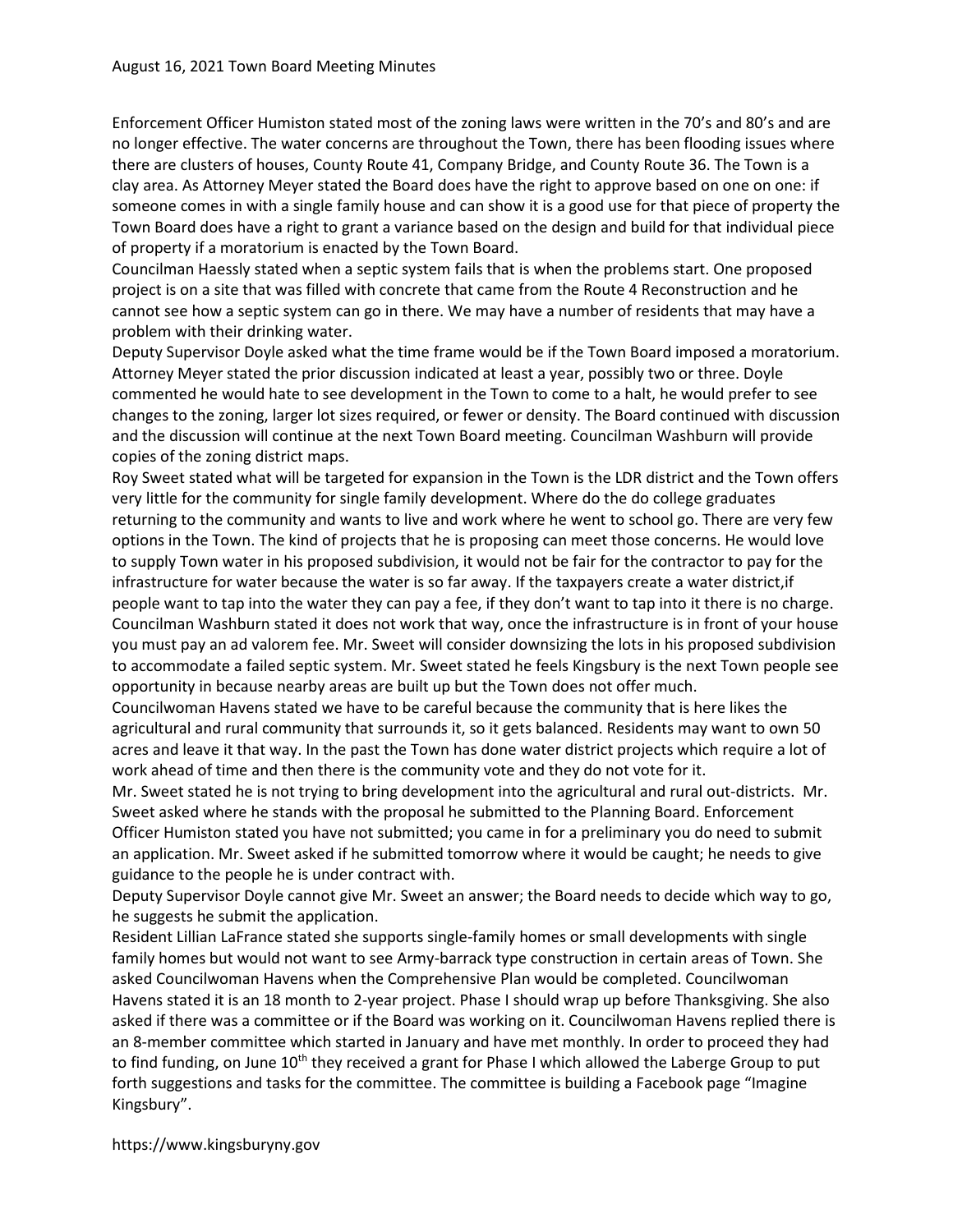Resident Derek Goodness of Martindale Avenue is concerned about the sewer and water for the proposed project on Martindale but is also concerned with the foot traffic on Martindale Avenue. There are a lot of students walking on the street now in that area and the sidewalks end on Second Street. The apartments on the end of the street will create more foot traffic on the street with no sidewalks. The speed limit is 25 mph, very rarely policed and people do not go 25 mph. Being a school bus driver he has seen the traffic on Burgoyne Avenue is busy and at times backed up to the bus garage. If more people are in and out of the proposed apartments on Martindale there will be more traffic.

Deputy Supervisor stated there is a Planning Board Meeting at Town Hall where the project is on the docket; that is where you can address your concerns.

A resident asked if it was possible to place a moratorium on multi-family developments and leave the single-family development out of the moratorium, or does it have to be all in one because of the zones. Councilman Washburn stated he thinks the reason for the single-family homes is due to the lot size. Enforcement Officer Humiston stated it is not just the homes, it is businesses who use a lot of water, they have no place to put the water, it is an infrastructure problem, Kingsbury is growing too fast. Ground water, storm water, and waste- water are problems in our community right now. It is not a concern about growth, it is about making sure the right infra-structure is in place so when you drive down the road after a rain- storm you are not hydro-planing and a day after it rains you are not spitting out rainwater when you mow your lawn. He would like to clarify t is not necessarily about an apartment building or single-family house, the Town has an infrastructure problem, and the Town has outgrown its zoning code and needs to update it.

Comptroller Rebecca Pomainville stated in 2017 the Town Board made a resolution to assign the approvals of Budget Transfers solely to the Comptroller. Recently she did a webinar and learned that is not the proper practice. She has provided reports of budget transfers made to date. A motion by Councilman Haessly seconded by Councilwoman Havens and carried by a vote of 4 ayes to approve of the reports with all budget transfers made to date. When the Comptroller sees a need for a budget transfer, she will let the Board know prior to making the transfer.

The Comptroller stated in the General Fund-Part Town she is projecting a loss and we will need to increase the actual budget for various reasons. She was going to suggest the Town use some of the ARPA Funds under the lost revenue stipulation. Supervisor Hogan sent an email with information on a company that works for Washington County EFRP Group, CPA's, who is offering services to towns in Washington County to manage the ARPA funds. The Supervisor would like the Board to discuss and have the Comptroller contact them and receive quotes and for the Board to consider for them to manage the ARPA funds. They could tell us whether or not we could use the loss revenue funds for the projected shortfall.

Deputy Supervisor Doyle asked how much the shortfall is. The Comptroller stated she is guessing approximately \$48,000.00 in the General Fund, part-town. She stated the shortfall is due to the employment of an additional person for building permits. Deputy Supervisor Doyle stated he thought the fees collected would offset the pay for the additional employee. The Comptroller stated that in the end it would require an amendment because we had already planned the initial record that didn't include the building permit and that had not come to fruition.

Councilman Doyle asked where the funds would come from. The Comptroller stated ARPA, within ARPA there is a formula that calculates what they call loss revenue, she believes that is the only portion that is ear-marked very granularly specific to things like the broadband and the infra-structure. Councilman Washburn asked if the Town had received the funds. The Comptroller responded the funds have been received but she has not dispersed them; she is looking for the Board approval to speak to the CPA from Washington County. Councilman Haessly stated the Town would have to out to public bidding, which would take a long time. The Comptroller stated it is for professional services so public bidding is not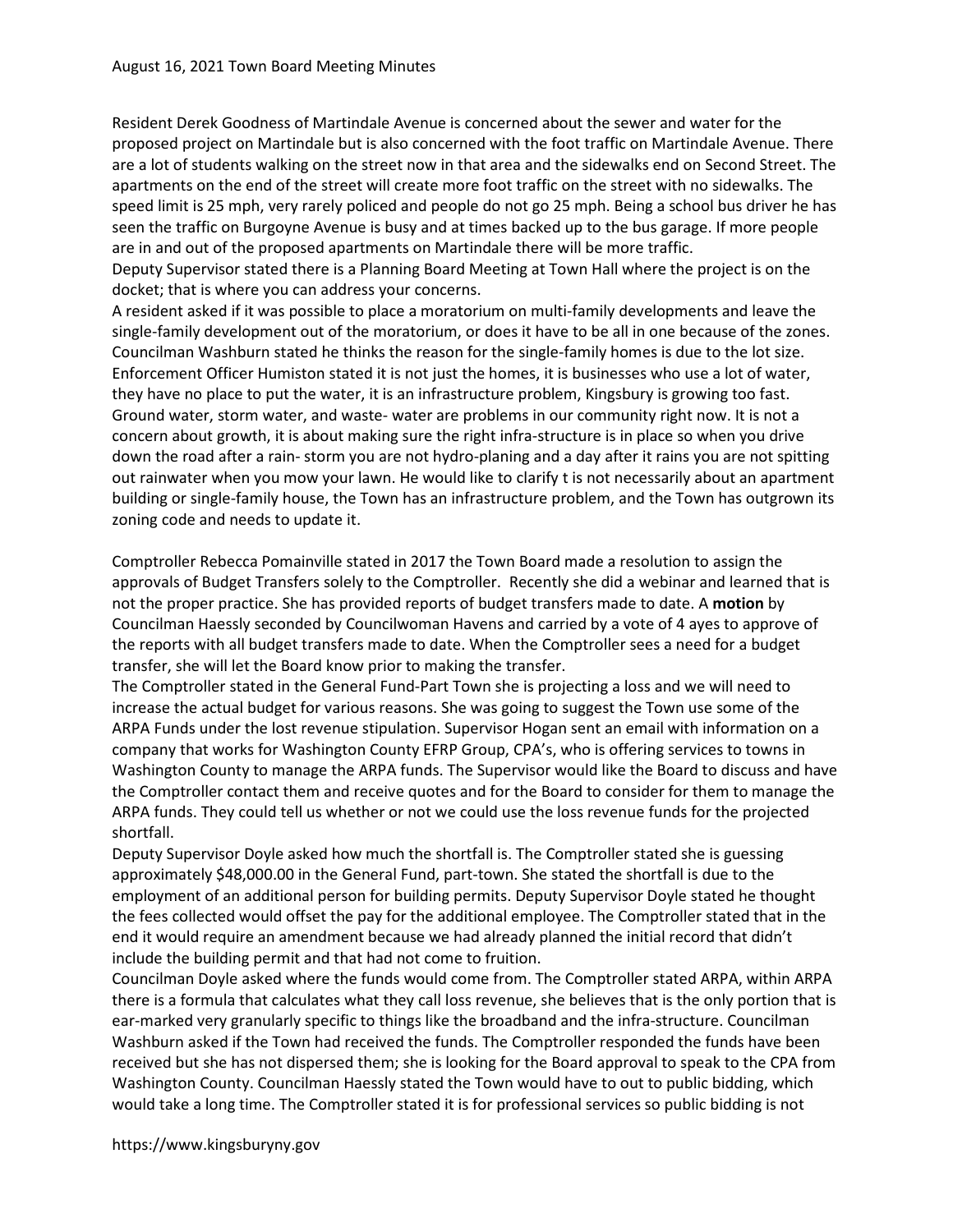necessary. The discussion continued. A motion by Councilman Washburn seconded by Councilwoman Havens and carried by a vote of 4 ayes giving permission to the Comptroller to solicit information from the CPA for guidance on how to do an amendment and how to properly use the ARPA Funds. Deputy Supervisor Doyle would like a breakdown on the shortfall of \$48,000.00; the Comptroller will email the information to the Board.

## TOWN CLERK REPORT:

A Local Government Records Management Improvement Fund shared Grant has been received from the State Archives. Secure Scan will meet with County employees and provide more details tomorrow. The Kingsbury Town Vital Records will be imaged and then imported into Laserfische. The in-kind contribution from the Clerk's office s to do the index verification and the quality assurance. Receiving grants is great but the Town Clerk is concerned with the unfinished quality assurance of court records that were scanned two years ago.

The Town Clerk has been working with the Enforcement Officer emailing Town residents information related to upcoming meetings and Public Hearings for the Planning and Zoning Boards.

In the basement there are more than 200 binders, the Town Attorney will check to see if they can be donated because they are Town property even though they have no value. There is also a surplus of tables and desks, the Board will discuss at another time.

The Town Clerk has scheduled a meeting with Town Justice Anthony White and Court Clerk Laura Barody in regard to maintaining Court Records.

## COMPTROLLER REPORT:

The Town Justice has requested permission to attend the NYS Magistrate Association Conference at the cost of \$75.00 registration fee and \$772.00 for hotel accommodations and meals. A **motion** by Councilman Haessly seconded by Councilman Washburn and carried by a vote of 4 ayes giving permission for Town Justice Anthony White to attend the NYS Magistrate's Conference in Niagara Falls September  $26 - 29$ , the funds are in his budget.

The letters for the Town to be declared the lead agency in the Burgoyne Avenue Water Extension have been sent and they have 30 days to respond; 30 days lands on September 9<sup>th</sup>. A **motion** by Councilman Haessly seconded by Councilman Washburn and carried by a vote of 4 ayes to schedule a Public Hearing for the formation of a water district on Burgoyne Avenue at the September 20, 2021 Town Board Meeting.

## COUNCILMAN REPORT:

Councilman Haessly will meet with EnCon on September  $15<sup>th</sup>$  to go over remedial plans for the landfill. He asked the Comptroller when would a shovel go in the ground for the Burgoyne Avenue Waterline Extension. The Comptroller does not know; there are no deadlines with state funding. Maps have been received for Water Superintendent Jim Chase to review. Councilman Haessly would like to reach out to Kathleen Suozzo to get an idea as to what is going on with the water district expansion.

Deputy Supervisor Doyle stated this project is very small and asked if it were subject to permissive referendum. Attorney Meyer replied it is. The discussion continued. The Comptroller stated after the Public Hearing on September  $20<sup>th</sup>$ , the permissive referendum is started which is a 30- day process. In mid-October the Board can adopt the water rules and regulations and then go out to bid.

Councilwoman Havens reported permission has been received to enclose an insert in the school taxes with information regarding a survey for residents for the Master Comprehensive Plan. The discussion continued and was decided to research to find the most inexpensive and professional way to print the surveys.

## WRITTEN REPORTS: